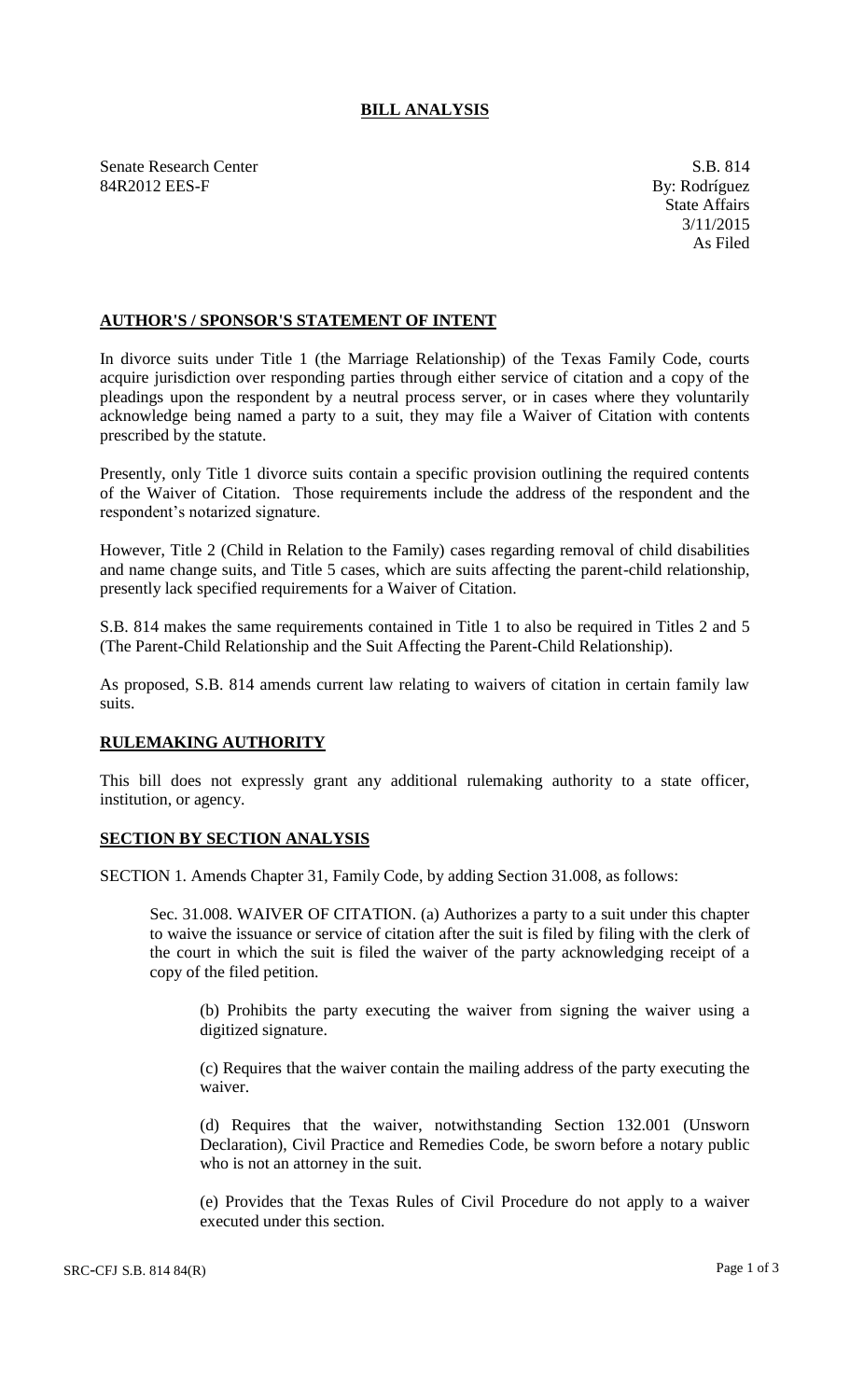(f) Defines "digitized signature" for purposes of this section.

SECTION 2. Amends Subchapter A, Chapter 45, Family Code, by adding Section 45.0031, as follows:

Sec. 45.0031. WAIVER OF CITATION. (a) Authorizes a party to a suit under this subchapter to waive the issuance or service of citation after the suit is filed by filing with the clerk of the court in which the suit is filed the waiver of the party acknowledging receipt of a copy of the filed petition.

(b) Prohibits the party executing the waiver from signing the waiver using a digitized signature.

(c) Requires the waiver to contain the mailing address of the party executing the waiver.

(d) Requires that the waiver, notwithstanding Section 132.001, Civil Practice and Remedies Code, be sworn before a notary public who is not an attorney in the suit.

(e) Provides that the Texas Rules of Civil Procedure do not apply to a waiver executed under this section.

(f) Defines "digitized signature" for purposes of this section.

SECTION 3. Amends Subchapter B, Chapter 45, Family Code, by adding Section 45.107, as follows:

Sec. 45.107. WAIVER OF CITATION. (a) Authorizes a party to a suit under this subchapter to waive the issuance or service of citation after the suit is filed by filing with the clerk of the court in which the suit is filed the waiver of the party acknowledging receipt of a copy of the filed petition.

(b) Prohibits the party executing the waiver from signing the waiver using a digitized signature.

(c) Requires that the waiver contain the mailing address of the party executing the waiver.

(d) Requires that the waiver, notwithstanding Section 132.001, Civil Practice and Remedies Code, the waiver be sworn before a notary public who is not an attorney in the suit.

(e) Provides that The Texas Rules of Civil Procedure do not apply to a waiver executed under this section.

(f) Defines "digitized signature" for purposes of this section.

SECTION 4. Amends Chapter 102, Family Code, by adding Section 102.0091, as follows:

Sec. 102.0091. WAIVER OF CITATION. (a) Authorizes a party to a suit under this title to waive the issuance or service of citation after the suit is filed by filing with the clerk of the court in which the suit is filed the waiver of the party acknowledging receipt of a copy of the filed petition.

(b) Prohibits the party executing the waiver from signing the waiver using a digitized signature.

(c) Requires that the waiver contain the mailing address of the party executing the waiver.